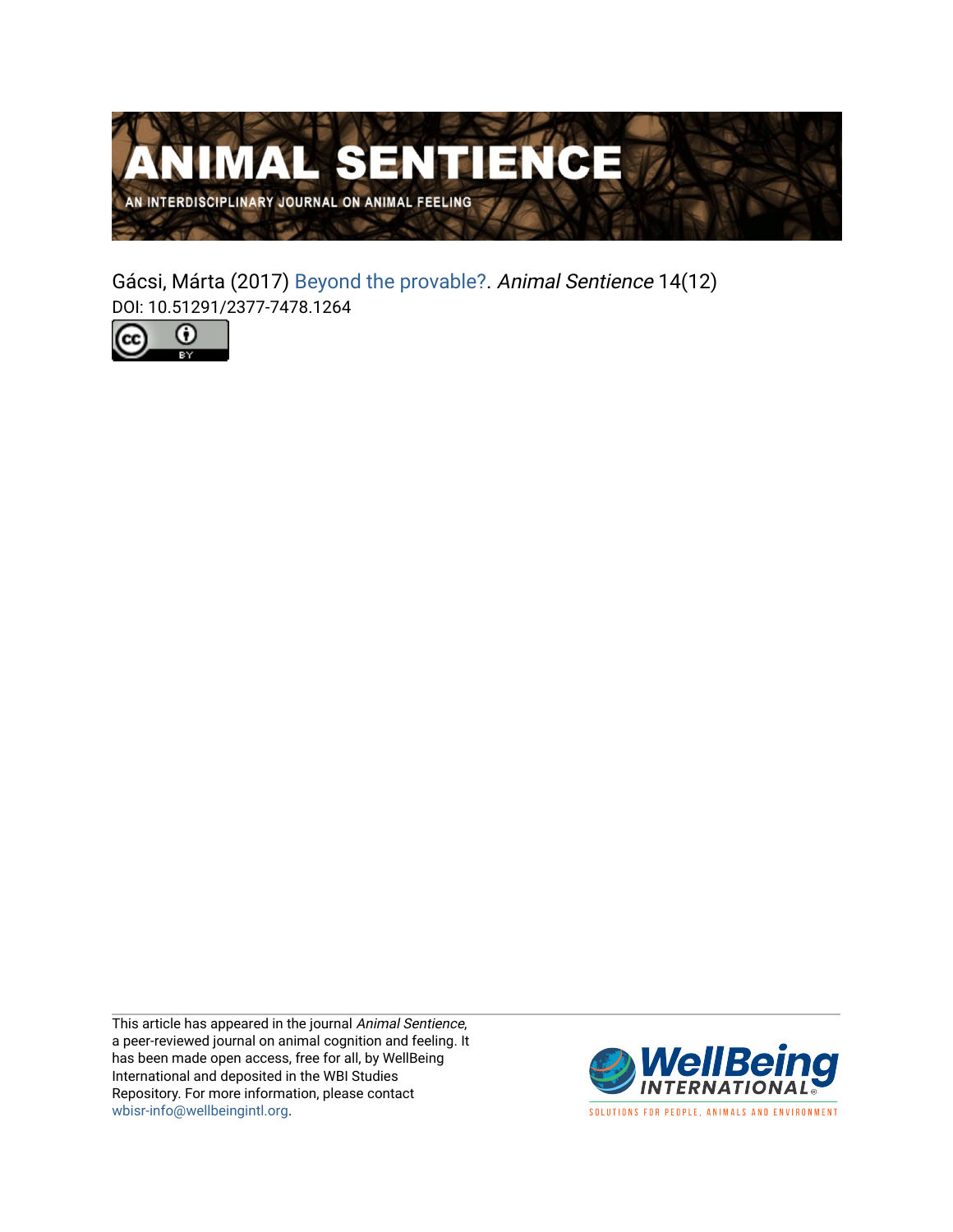## **Beyond the provable?**

Commentary on **[Kujala](http://animalstudiesrepository.org/animsent/vol2/iss14/1/)** on *Canine Emotions*

## **Márta Gácsi** MTA-ELTE Comparative Ethology Research Group Eötvös Loránd University

**Abstract:** Reading Kujala's (2017) target article, I wondered whether we really need to approach the issue of animals' emotions the traditional way, asking whether animals have emotions that are identical, similar or precursors to those of humans. As an ethologist, I prefer to examine psychological phenomena from an evolutionary perspective, focusing on Tinbergen's (1963) four questions (Bateson & Laland 2013).

> **[Márta Gácsi](mailto:marta.gacsi@gmail.com)** is senior researcher at the Comparative Ethology Research Group of the Hungarian Academy of Sciences and investigates different aspects of dog-human interaction in the [Family Dog Project.](https://familydogproject.elte.hu/) Her research includes wolf-dog comparative studies, ethorobotics, and the neurobiological background of dogs' sociocognitive and emotion processing abilities. **[etologia.elte.hu/en/cv-marta-gacsi-phd/](http://etologia.elte.hu/en/cv-marta-gacsi-phd/)**



One might claim that the emergence of expressions of inner states/emotions during evolution is self-evident in contexts when honest signals are adaptive. Yet we can never know whether and how animals *feel* emotions; this might not even fall into the category of processes that can be studied by science. In an increasing number of species we can nevertheless collect behavioural and physiological data that can be connected to emotional situations or to the processing of inner states of social partners (see Andics et al. 2016, Kis et al. 2017, for the case of dogs). Whether we can extend this to non-human animals depends only on how broadly we define *emotion*. I do not blame Kujala (2017) for not providing a proper definition early on. Coming up with one that would fit into the theoretical framework of all related fields would have been a huge challenge.

**Should we compare them to ourselves?** We would like to compare advanced functions in nonhuman animals to our own, partly to learn how we evolved into the only species able to write papers on the welfare of other species, partly because learning more about animals' inner states, emotions, intentions, and ability to suffer may help us decide how to treat them. To reach these goals we need to argue within the theoretical framework of one of the relevant disciplines (biology, psychology, philosophy, etc.); it is too early to try combining them all.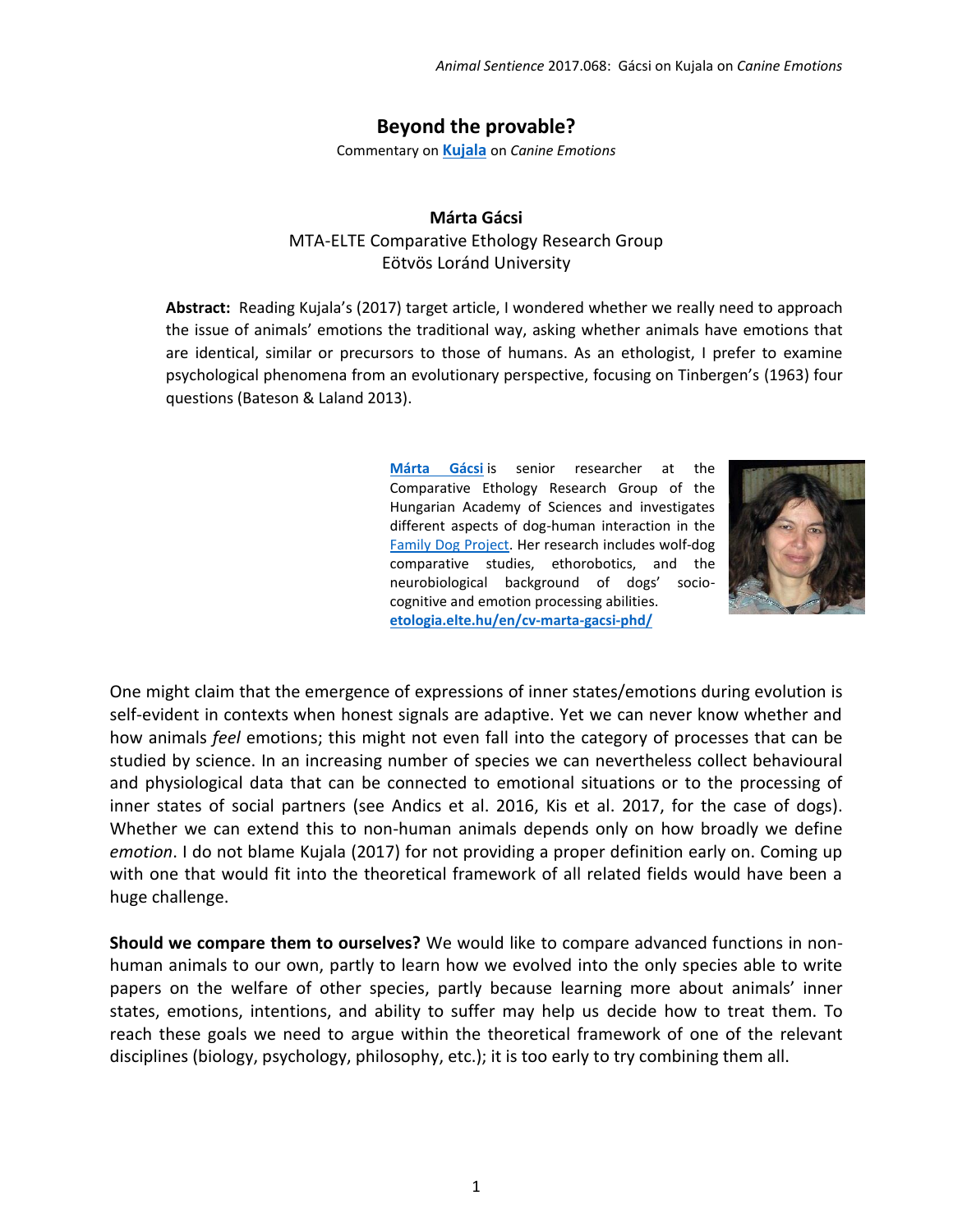**Ethologically basic emotions.** Some 40 to 50 years ago, it was already self-evident that the most popular model species, the mouse, does have at least one emotion: *fear* (e.g., Blanchard and Blanchard 1969). Aggression – referring to aggressive behaviours rather than *anger* – was also widely investigated in mice (e.g., Svare and Gandelman 1973). In the case of both fear and aggression, all four categories of Tinbergen's (1963) criteria (phylogeny, adaptive value, mechanism, and ontogeny) had been extensively studied in appropriate experimental environments.

Among positive emotions, although satiation (contentment?) may not be an emotion, *social play* can be associated with *enjoyment*, so the inner state in social play may be closely related to the human notion of *happiness* (e.g., Garvey 1990).

**Our oldest and special friend.** The non-human species about whose cognitive abilities, social behaviour, and emotions we know the most is the domestic dog (e.g., Pongrácz et al. 2006, Faragó et al. 2014a), although biologists cannot even reach a consensus on its taxonomic name. In the USA and Australia, it is called *Canis lupus familiaris* (because of the minimal genetic differences from the wolf); in most of Europe, it is called *Canis familiaris* (because of the huge ecological and behavioural differences from the wolf). Both sets of researchers insist on using their taxon in their publications and passively accept the other label in the papers of others. This would be a minor issue if we did not know that dogs, unlike wolves, are *attached* to their owners (Topál et al. 2005). This unique interspecific social bond has been shown to be functionally similar to the human infant–mother attachment bond (Topál et al. 1998); it is not to be confused with social attraction. Since our dogs are dependent on us and we provide a secure base (Horn et al. 2013), a safe haven (Gácsi et al. 2013) and social reference (Merola et al. 2012) for them, it is a major concern whether they need to be treated with specific care. *Attachment* is not an emotion, however, but a testable behavioural system; in relevant situations dogs show typical responses to the absence and presence of their owners. Labelling these responses (separation) *anxiety* rather than sadness or fear, and *greeting* behaviours rather than happiness, seems scientifically sound. However, we might end up in the same situation as in the case of animal *personality*, a trait that was formerly reserved for humans, but we now recognize in animals (Gosling 2001).

**Secondary emotions – putting words in quotations helps?** According to most definitions, secondary emotions require more processing and arise from beliefs or expectations related to other/primary emotions (Evans 2001). These pose a challenge for testing in animals. However, it can help if we adopt a functional approach and consider the adaptive value of the behaviours that are functionally similar to human ones. We can study the phylogenetic roots of complex human emotions such as *empathy* in animals (Preston & De Waal 2002); already in the 60s, researchers had demonstrated "empathy-like" behaviour in rats (Rice & Gainer 1962). In dogs, *jealousy* seems a clear case; defending a possession, a bone, a mate, or another valuable social partner (owner) may well belong to the very same, relatively simple biological system.

Owners seem to be able to differentiate *guilty* and non-guilty greeting behaviours in their dogs, but dogs also tend to show guilty behaviours if they face a temptation but can resist it (Hecht et al. 2012). Yet guilty behaviour cannot be proof of a high socio-cognitive capacity. Even in humans, guilt is strongly connected to culture; we all learn the specific rules of our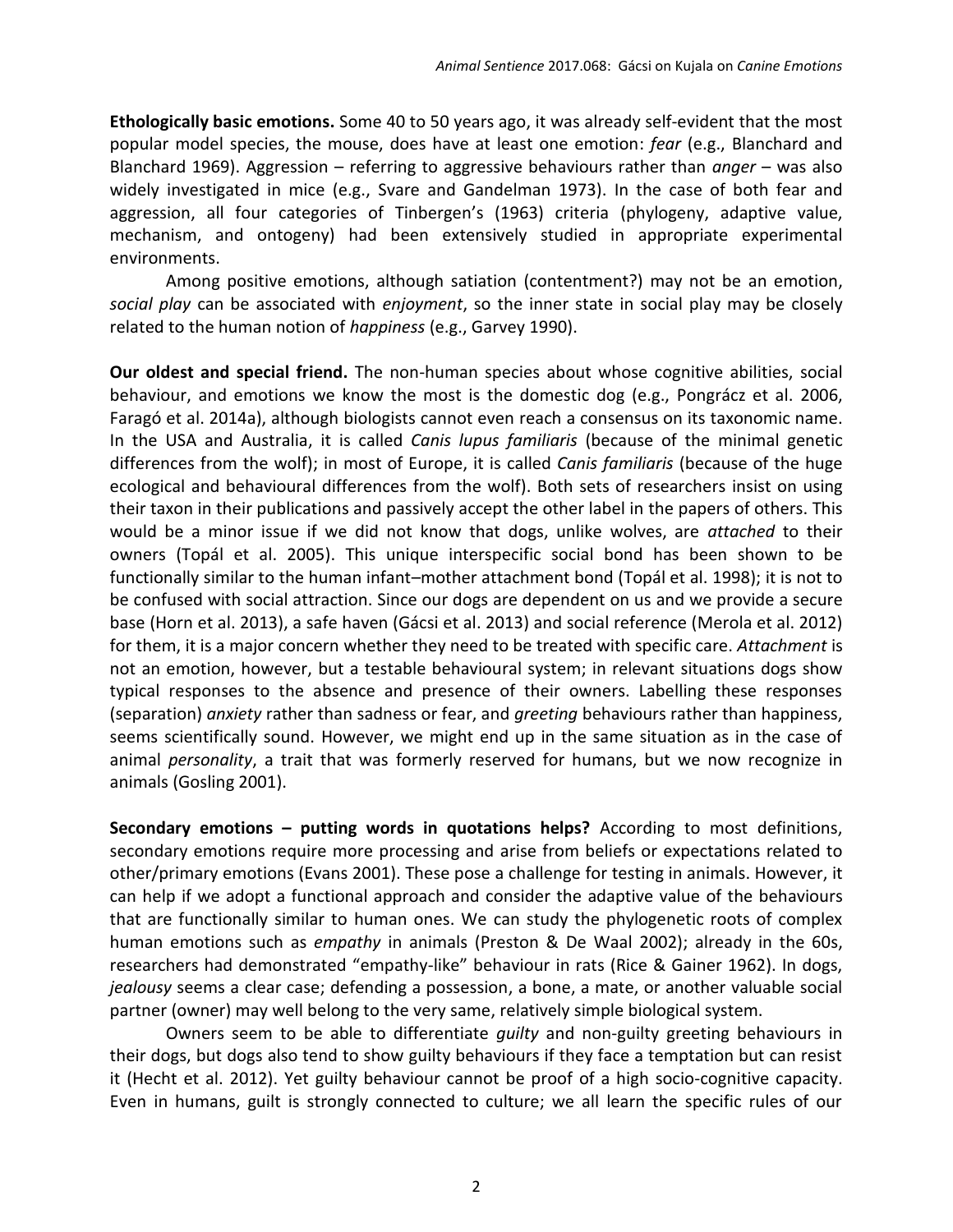smaller and larger social groups during development, and we either behave accordingly, or show signs of guilt. Some of us may even feel guilty. But we all learn how and why to *express* guilt – because it is adaptive.

**Attributed emotions?** Based on 20 years of data from our basic questionnaire at the Family Dog Project, Budapest, some dog owners take a stance on considering their pet dogs as family members/children, whereas others claim that dogs are no different from other useful domestic species – although the proportion of the two extremes keeps changing.

In the traditional approach, which is still alive, dog-human relationships are thought to be based on the rules of a wolf pack: in dog-human mixed packs, the owner must act as an alpha wolf. In contrast, some researchers (and many owners) have adopted an anthropomorphic approach and attribute human-like roles and capacities to the dog. Pet dogs live in a social world similar to that of human infants; some experiments have revealed close similarities between dogs and infants. Hence viewing pet dogs as children also has some basis. It has recently been suggested that the modern human-pet dog bond is more like a friendship that may include asymmetry, such as dominant–subordinate or caregiver–receiver roles in the relationship (Miklósi 2014). The fact that owners attribute human-like emotions to their dogs is accordingly not surprising; it cannot be considered just unscientific anthropomorphism but is rather a phenomenon worth studying (Konok et al. 2015).

**Robotic emotions.** Functional behavioural parallels between dogs and humans suggest a trend for convergent evolution; thus, the dog has been widely used as a natural model for studying some aspects of the evolution of human socio-cognitive behaviour. The similar function of assistance dogs and service robots or pet dogs and companion robots, also makes dogs a promising model for developing social robots (Miklósi et al. 2017). Questionnaire data have revealed that the most preferred features of our dogs are connected to their emotions (toward us); so, we should try to use the features of dogs' basic emotional behaviours to design more lovable (acceptable) social robots (Konok et al. 2017). Human-like social skills in robots are still far away, so it might be more useful to view robots as a new species. The main advantage of building canine social behaviour into companion robots is that it is relatively simple, so it may be more easily implementable technically (Lakatos et al. 2014). Recent data suggest that people can understand the emotional expressions of a robot if its behaviour was inspired by dog behaviour (Faragó et al. 2014b), and tend to accept a service robot more readily if, in emotionladen situations, it shows responses borrowed from dog behaviour (Gácsi et al. 2013b).

**Each doing our share.** The task of biologists is to collect sound data, observe, measure, and analyse the behaviours and physiological changes in animals in relevant contexts. Psychologists and philosophers can provide deeper insights into human-specific features and can integrate cultural and moral aspects of emotional processing. Sizing up, making decisions, and bearing the consequences – that's for all of us to do.

.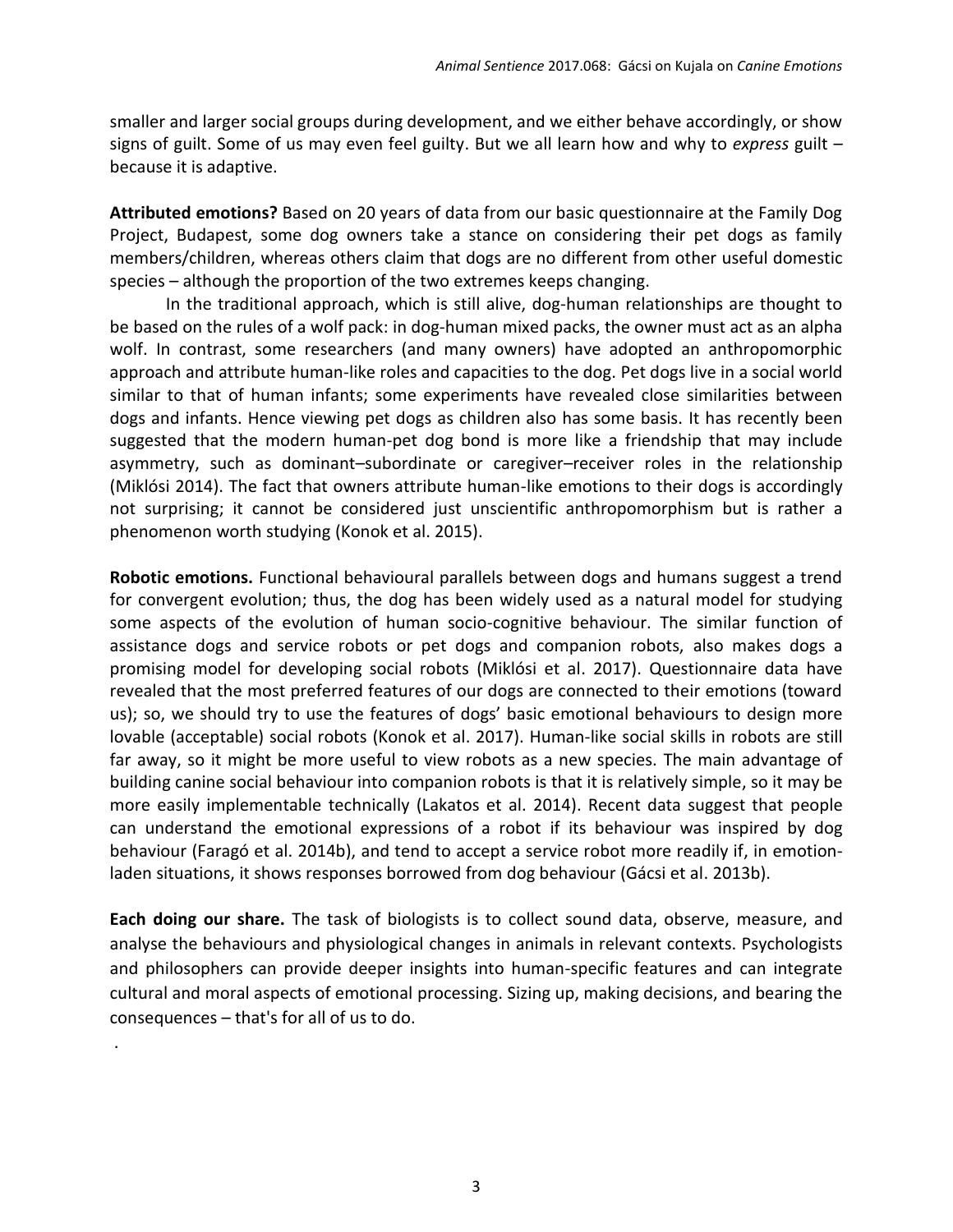## **References**

- [Andics, A., Gábor, A., Gácsi, M., Faragó, T., Szabó, D., Miklósi, Á. \(2016\). Neural mechanisms for](http://science.sciencemag.org/node/683418.full?ijkey=KeaGMhsC391gE&keytype=ref&siteid=sci)  lexical processing in dogs. *Science* [353: 1030-1032. doi: 10.1126/science.aaf3777](http://science.sciencemag.org/node/683418.full?ijkey=KeaGMhsC391gE&keytype=ref&siteid=sci)
- Bateson, P., Laland, K.N. (2013). Tinbergen's four questions: An appreciation and an update*. Trends in Ecology & Evolution* 28*:* 712*–*718*,*
- Blanchard, R.J., Blanchard, D.C. (1969). Crouching as an index of fear. *Journal of Comparative and Physiological Psychology* 67: 370–375.
- Evans, D. (2001). *Emotion: The science of sentiment* (New York: Oxford University Press), 5–6.
- Faragó, T., Andics, A., Devecseri, V., Kis, A., Gácsi, M., Miklósi, Á. (2014a). Humans rely on the same rules to assess emotional valence and intensity in conspecific and dog vocalizations. *Biology Letters* 10: 20130926.
- Faragó, T., Miklósi, Á., Korcsok, B., Száraz, J., Gácsi, M. (2014b). Social behaviours in dog-owner interactions can serve as a model for designing social robots. *Interaction Studies* 15: 143- 172.
- Gácsi, M., Kis, A., Faragó, T., Janiak, M., Muszyński, R., Miklósi, Á. (2016). Humans attribute emotions to a robot that shows simple behavioural patterns borrowed from dog behaviour. *Computers in Human Behavior* 59: 411-419.
- Gácsi, M., Maros, K., Sernkvist, S., Faragó, T., Miklósi, Á. (2013a). Human analogue safe haven effect of the owner: Behavioural and heart rate response to stressful social stimuli in dogs. *PLoS ONE* 8: e58475.
- Gácsi, M., Szakadát, S., Miklósi, Á. (2013b). Assistance dogs provide a useful behavioral model to enrich communicative skills of assistance robots. *Frontiers in Psychology* 4: 971.
- Garvey, C. (1990). *Play*. Cambridge, MA: Harvard University Press.
- Gosling, S. D. (2001). From mice to men: What can we learn about personality from animal research? *Psychology Bulletin* 127: 45-86.
- Hecht, J., Miklósi, Á., Gácsi, M. (2012). Behavioral assessment and owner perceptions of behaviors associated with guilt in dogs. *Applied Animal Behaviour Science* 139: 134-142.
- Horn, L., Huber, L., Range, F. (2013). The importance of the secure base effect for domestic dogs – Evidence from a manipulative problem-solving task. *PLoS ONE* 8(5): e65296.
- Kis, A., Hernádi, A., Miklósi, B., Kanizsár, O., Topál. J. (2017). The way dogs (*Canis familiaris*) look at human emotional faces is modulated by oxytocin. An eye-tracking study. *Frontiers in Behavioral Neuroscience*, doi: 10.3389/fnbeh.2017.00210
- [Kis, A., Kemerle, K., Hernádi, A., Topál, J. \(2013\). Oxytocin and social pretreatment have similar](http://etologia.elte.hu/file/publikaciok/2013/KisKHT2013.pdf)  [effects on processing of negative emotional faces in healthy adult males.](http://etologia.elte.hu/file/publikaciok/2013/KisKHT2013.pdf) *Frontiers in [Psychology](http://etologia.elte.hu/file/publikaciok/2013/KisKHT2013.pdf)* 4: 532.
- Konok, V., Korcsok, B., Miklósi, Á., Gácsi, M. (2017). Should we love robots? The most liked qualities of companion dogs and how they can be implemented in social robots. *Computers in Human Behavior* 80: 132-142. doi: 10.1016/j.chb.2017.11.002
- Konok, V., Nagy, K., Miklósi, Á. (2015). How do humans represent the emotions of dogs? The resemblance between the human representation of the canine and the human affective space. *Applied Animal Behaviour Science* 162: 37-46.
- Kujala, M. V. (2017). [Canine emotions as seen through human social cognition.](http://animalstudiesrepository.org/animsent/vol2/iss14/1/) *Animal Sentience* 14(1).